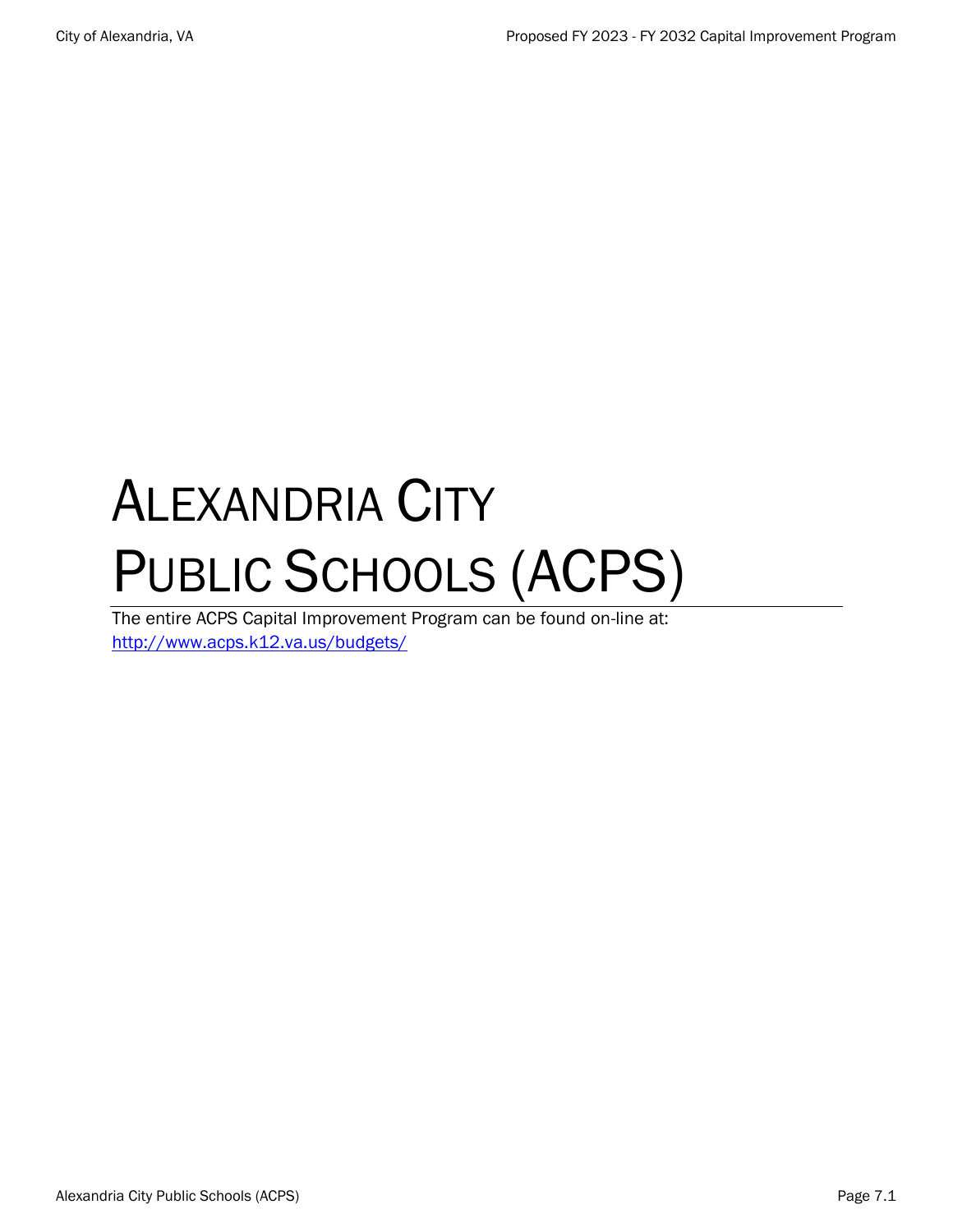## Alexandria City Public Schools (ACPS) Proposed FY 2023 – FY 2032 Capital Improvement Program (CIP)

#### **Overview**

The City Manager Proposed FY 2023 – FY 2032 Capital Improvement Program (CIP) includes full funding over ten years of \$497.8 million, which represents a \$53.7 million or a 9.7% decrease in City funding over the prior City Adopted CIP for ACPS. The Proposed CIP funds 100% of the ACPS School Board Approved CIP, which was adopted by the School Board on December 16, 2021.

The Schools section of the Proposed CIP represents a significant investment in City resources. Of the City unrestricted funding sources in the CIP (general fund cash capital and general obligation bonds), the Schools Capital Program will use 29.2% of identified sources. Additionally, the School Board Approved FY 2023 – FY 2032 CIP was frontloaded by ACPS, with \$322.2 million out of \$497.8 million in planned expenditures occurring in the first three years of the Schools' CIP. This early and large allocation of CIP sources, along with other significant investments in City facilities and infrastructure, will require the use of borrowing and creates a substantial amount of pressure on the City's General Fund through increases in long-term debt service.



As the City sets budget authority and timing in each year of the ten-year ACPS plan, the Proposed CIP represents the planned dollar level of capital investments for ACPS facilities. The School Board selects which projects will be undertaken and when they will be undertaken but is required to stay within the total CIP dollar amount appropriated by City Council.

#### FY 2023 Capital Year Budget

The Proposed FY 2023 capital year budget reflects funding for all the capacity and non-capacity needs identified in the School Board Approved FY 2023 – FY 2032 CIP for FY 2023. This includes \$157.4 million for the construction of a new Alexandria High School facility on the Minnie Howard campus, and \$24.5 million for renovations to the recently purchased 1703 N. Beauregard office building.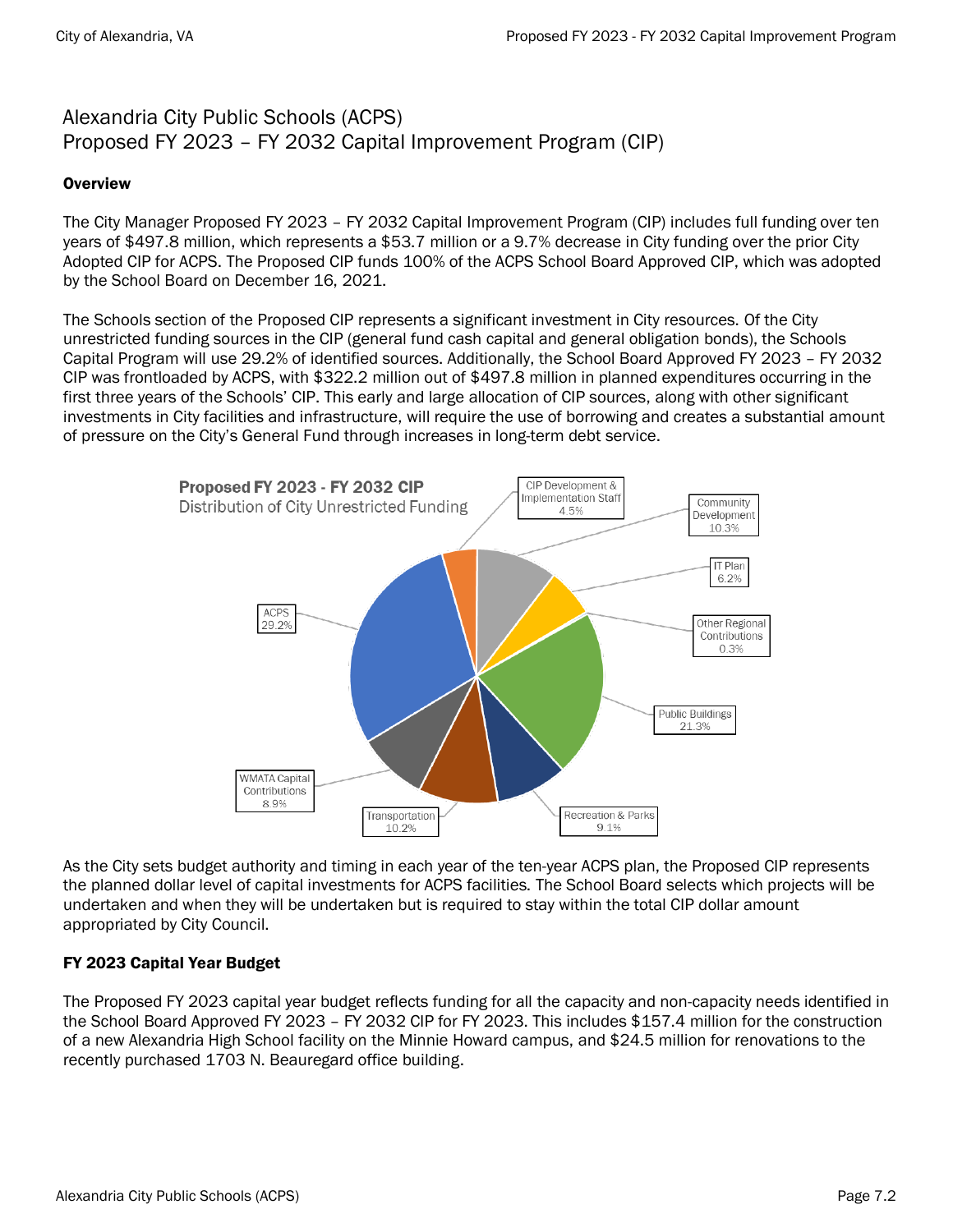# FY 2023 – 2032 City Manager Proposed CIP Compared to the School Board Approved CIP

As discussed in the Overview section, the City Manager Proposed FY 2023 – FY 2032 CIP provides \$497.8 million within the overall 10-Year CIP for school capital projects, which funds 100% of the School Board Approved FY 2023 – FY 2032 CIP.

| <b>Capital Improvement Program</b>                           |  | FY 2024<br>FY 2023       |    |            | FY 2025 |            |     | FY 2026    | FY 2027    |  |
|--------------------------------------------------------------|--|--------------------------|----|------------|---------|------------|-----|------------|------------|--|
| City Manager Proposed FY 2023 - FY 2032 CIP                  |  | 204.685.100              |    | 34.741.700 | S       | 82.766.900 | Æ.  | 27.430.800 | 31,083,000 |  |
| School Board Approved FY 2023 - FY 2032 CIP                  |  | 204,685,100              |    | 34.741.700 |         | 82,766,900 |     | 27.430.800 | 31,083,000 |  |
| Difference: City Manager Proposed - School Board Approved \$ |  |                          |    |            |         |            |     |            |            |  |
| <b>Capital Improvement Program</b>                           |  | FY 2028                  |    | FY 2029    |         | FY 2030    |     | FY 2031    | FY 2032    |  |
| City Manager Proposed FY 2023 - FY 2032 CIP \$               |  | 77,542,600               | \$ | 7.162.900  |         | 20.578.000 | \$. | 6.151.000  | 5,662,800  |  |
| School Board Approved FY 2023 - FY 2032 CIP \$               |  | 77,542,600               |    | 7,162,900  |         | 20.578.000 |     | 6,151,000  | 5,662,800  |  |
| Difference: City Manager Proposed - School Board Approved \$ |  | $\overline{\phantom{a}}$ |    | ٠          |         | ٠          |     |            |            |  |
| City Manager Proposed FY 2023 - FY 2032 CIP \$               |  | 497.804.800              |    |            |         |            |     |            |            |  |
| School Board Approved FY 2023 - FY 2032 CIP \$               |  | 497,804,800              |    |            |         |            |     |            |            |  |
| Difference: City Manager Proposed - School Board Approved \$ |  |                          |    |            |         |            |     |            |            |  |

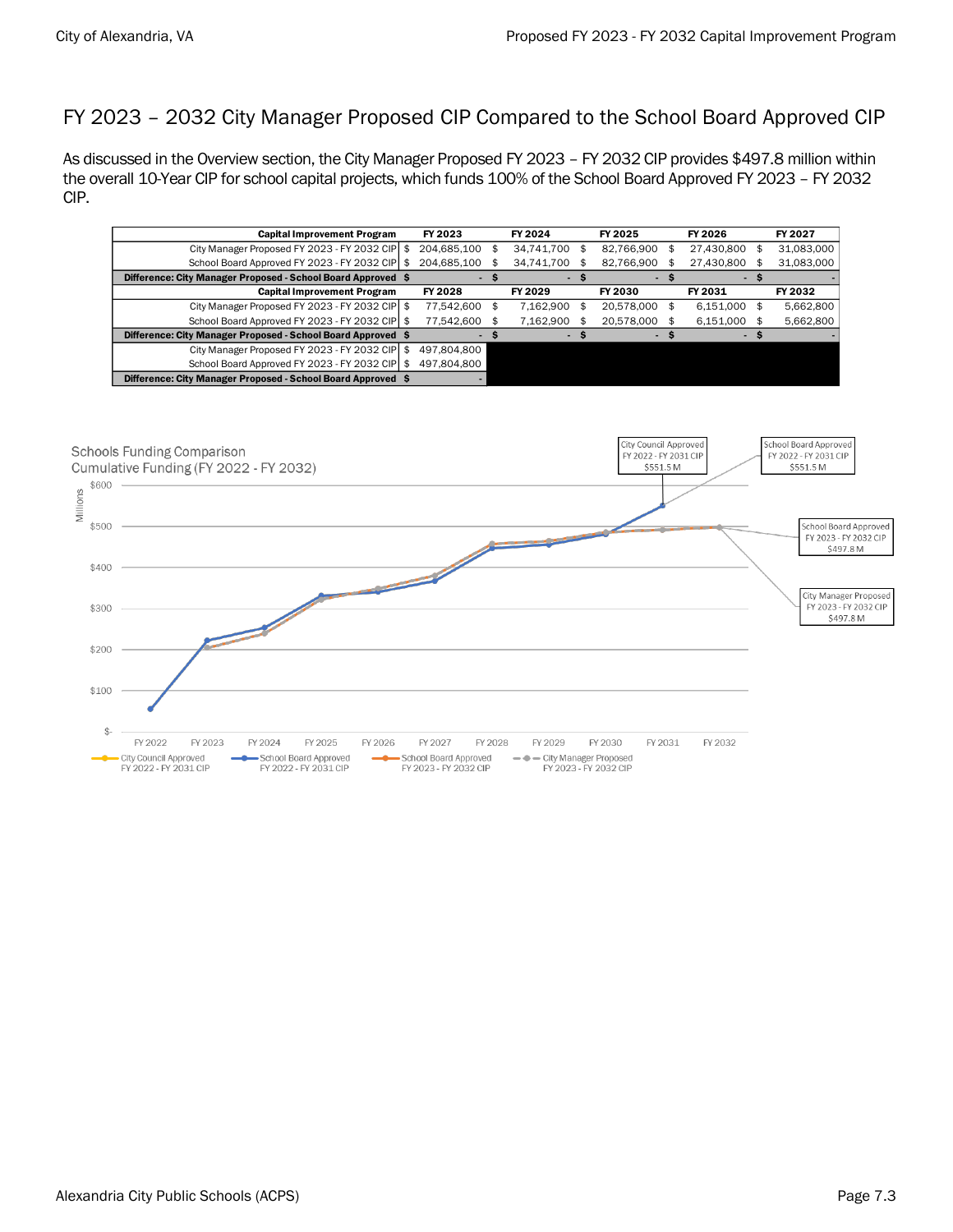| 10-Year School CIP Totals Funded By City Council |  |
|--------------------------------------------------|--|
|                                                  |  |

|                                            | <b>City Council Approved</b> | <b>Percent</b> |  |  |
|--------------------------------------------|------------------------------|----------------|--|--|
| <b>CIP</b>                                 | <b>Ten Year Funding</b>      | <b>Change</b>  |  |  |
| FY 2018 - FY 2027 \$                       | 373,000,000                  |                |  |  |
| FY 2019 - FY 2028 \$                       | 474,680,535                  | 27.3%          |  |  |
| FY 2020 - FY 2029 \$                       | 479,460,303                  | 1.0%           |  |  |
| FY 2021 - FY 2030 \$                       | 530,713,900                  | 10.7%          |  |  |
| FY 2022 - FY 2031 \$                       | 551,483,000                  | 3.9%           |  |  |
| City Manager Proposed FY 2023 - FY 2032 \$ | 497,804,800                  | $-9.7%$        |  |  |
| <b>Five-Year Percent Increase</b>          | 6.2%                         |                |  |  |